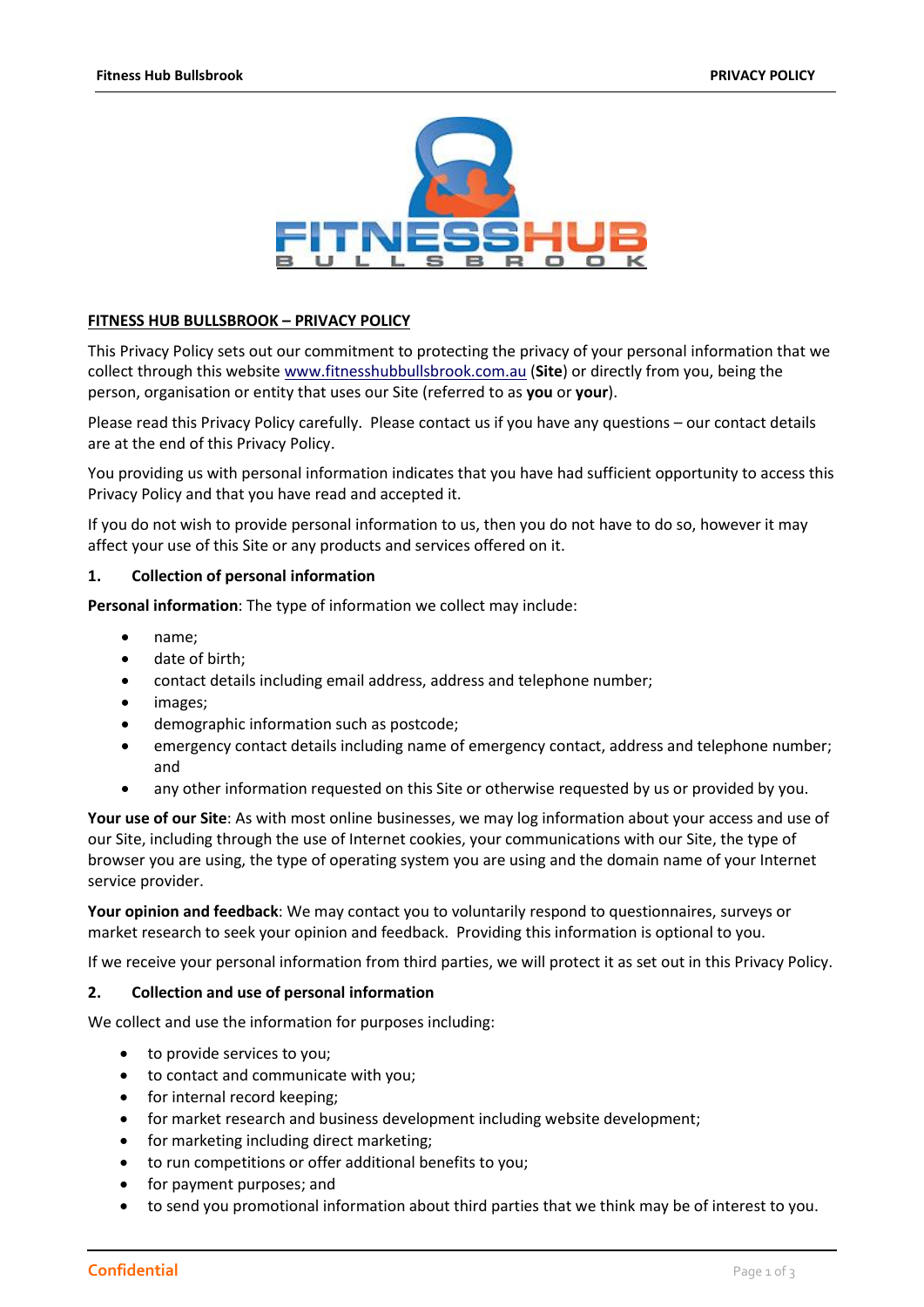#### **3. Disclosure of personal information to third parties**

We may disclose personal information to:

- credit reporting agencies and courts, tribunals and regulatory authorities where customers fail to pay for goods or services provided by us to them;
- courts, tribunals, regulatory authorities and law enforcement officers as required by law, in connection with any actual or prospective legal proceedings, or in order to establish, exercise or defend our legal rights; and
- third parties, including agents or sub-contractors, who assist us in providing information, products, services or direct marketing to you or who otherwise assist us in procuring payments from you. This may include parties located, or that store data, outside of Australia.

Where we disclose your personal information to third parties for these purposes, we will request that the third party follow this Privacy Policy regarding handling of your personal information.

If there is a change of control of our business or a sale or transfer of business assets, we reserve the right to transfer to the extent permissible by law our user databases, together with any personal information and non-personal information contained in those databases. This information may be disclosed to a potential purchaser. We would seek to only disclose information in good faith.

#### **4. How we treat personal information that is also sensitive information**

Sensitive information is a sub-set of personal information that is given a higher level of protection under the Australian Privacy Principles. In referring to 'sensitive information' we mean information that relates to your racial or ethnic origin, political opinions, religion, trade union or other professional associations or memberships, philosophical beliefs, sexual orientation or practices and criminal records, health information; or biometric information.

The type of sensitive information that we may collect includes:

health information.

Sensitive information will be used and disclosed for purposes relating to the primary purpose for which the sensitive information was collected, including:

to provide services to you.

Sensitive information may also be used or disclosed if required or authorised by law.

## **5. Your rights and controlling your personal information**

**Choice and consent**: Providing us with your personal information is optional to you. You can choose not to provide personal information. When you provide us with your personal information, you consent to the terms in this Privacy Policy, and to us disclosing or receiving your personal information for these purposes.

**Your provision of third party information:** If you provide us with third party personal information then you warrant to us that you have the third party's consent to provide this.

**Restrict**: You may choose to restrict the collection or use of your personal information. If you have previously agreed to us using your personal information for direct marketing purposes, you may change your mind at any time by contacting us at the email address listed in this Privacy Policy.

**Access**: You may request details of personal information that we hold about you, in certain circumstances set out in the *Privacy Act* 1988 (Cth). An administrative fee may be payable for the provision of information. We may refuse to provide you with information that we hold about you, in certain circumstances set out in the Privacy Act.

**Correction**: If you believe that any information we hold about you is inaccurate, out of date, incomplete, irrelevant or misleading, please contact us by email. We rely in part upon customers advising us when their personal information changes. We will respond to any request within a reasonable time. We will endeavour to promptly correct any information found to be inaccurate, incomplete or out of date.